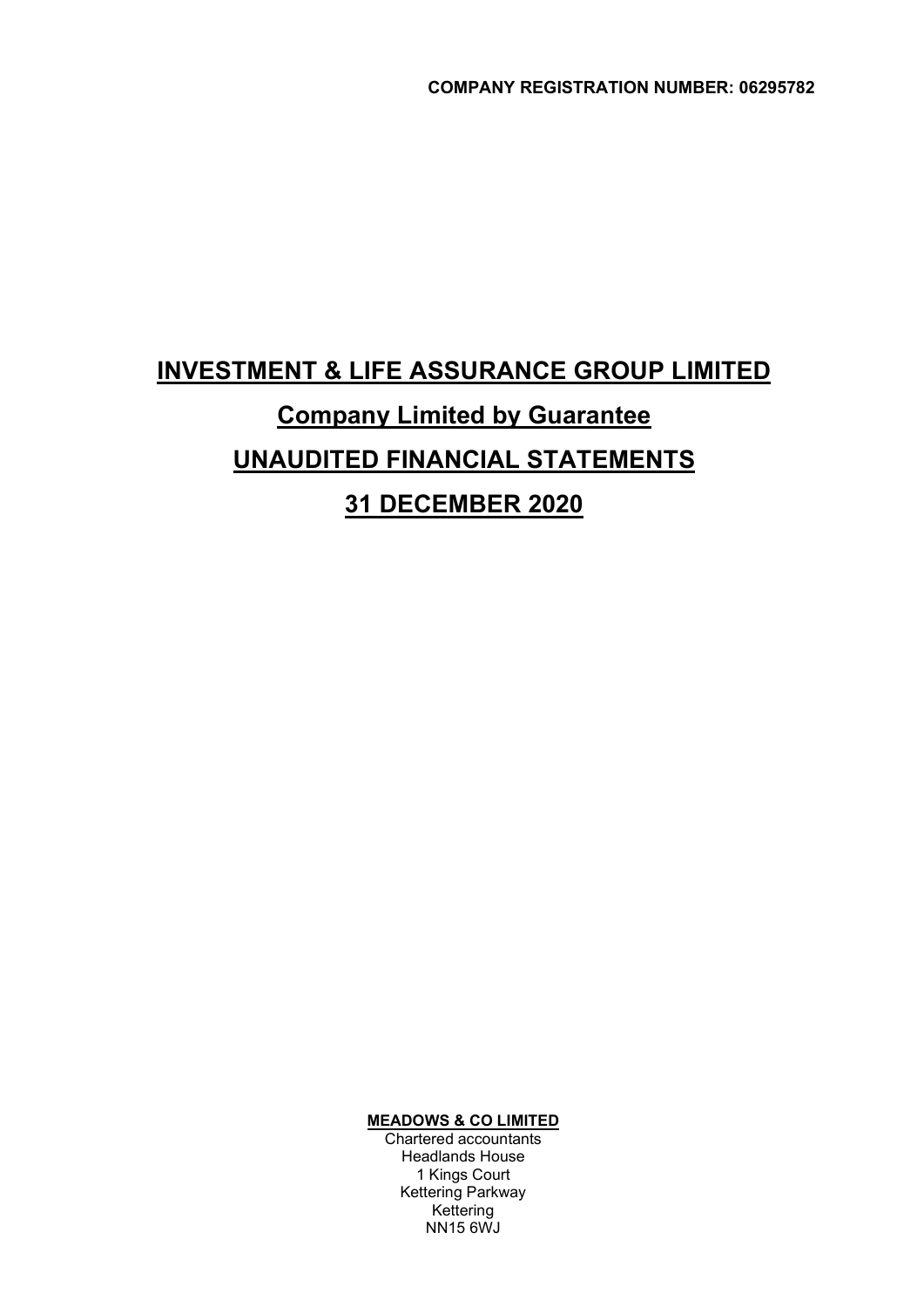# COMPANY LIMITED BY GUARANTEE

# FINANCIAL STATEMENTS

# YEAR ENDED 31 DECEMBER 2020

| <b>CONTENTS</b>                                                                                                               | <b>PAGES</b> |
|-------------------------------------------------------------------------------------------------------------------------------|--------------|
| Officers and professional advisers                                                                                            | 1            |
| Directors' report                                                                                                             | $2$ to 5     |
| Statement of income and retained earnings                                                                                     | 6            |
| Statement of financial position                                                                                               | 7 to 8       |
| Notes to the financial statements                                                                                             | 9 to 12      |
| The following pages do not form part of the financial statements                                                              |              |
| Chartered accountant's report to the board of directors on the preparation of<br>the unaudited statutory financial statements | 14           |
| Detailed income statement                                                                                                     | 15           |
| Notes to the detailed income statement                                                                                        | 16           |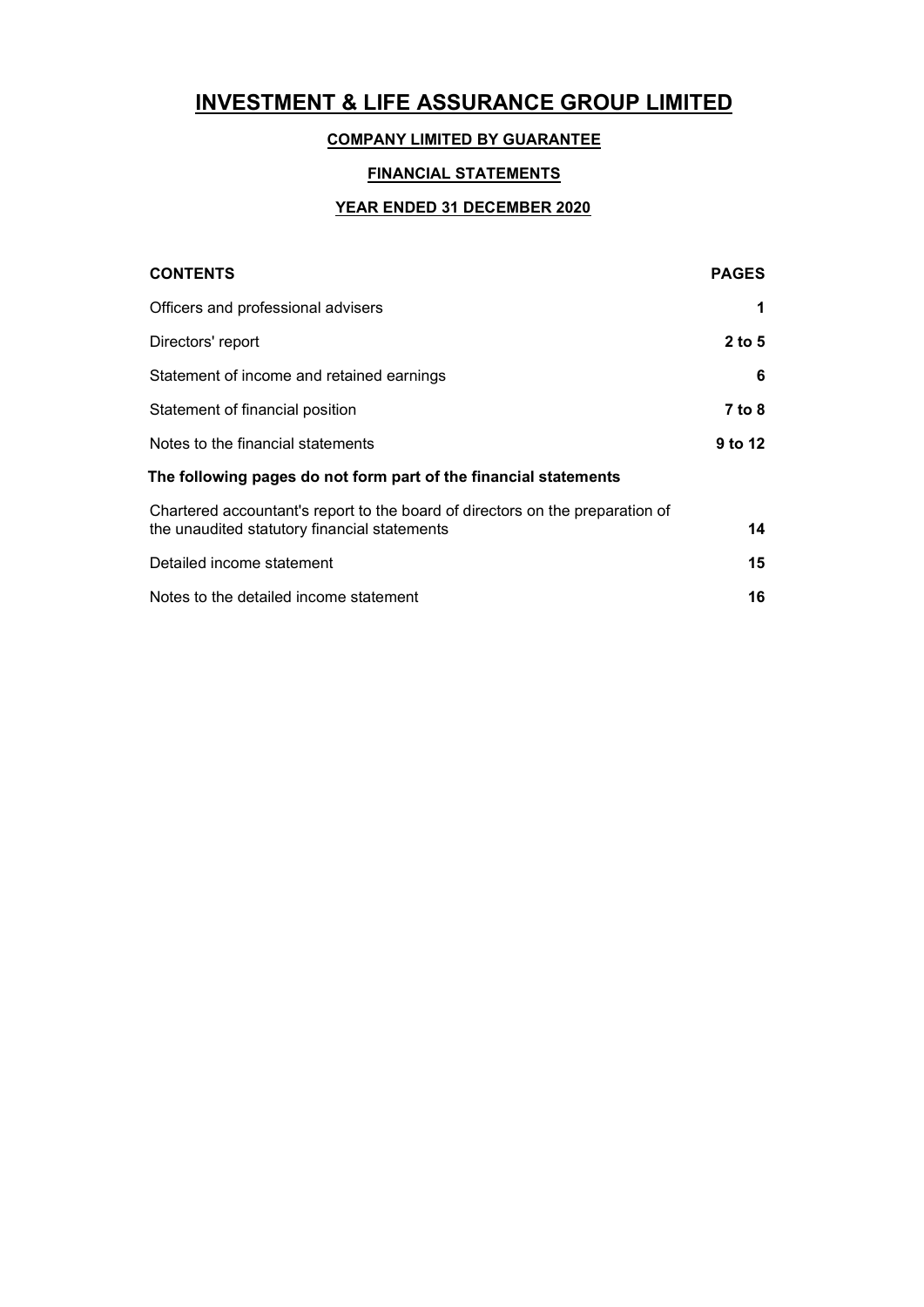### COMPANY LIMITED BY GUARANTEE

### OFFICERS AND PROFESSIONAL ADVISERS

| THE BOARD OF DIRECTORS | Mr S Casey<br>Mr R Champion<br>Mrs C Worsley<br>Mrs P Bennett<br>Mr G Mead<br>Mr C J Thorndycraft<br>Mr M R Watson |
|------------------------|--------------------------------------------------------------------------------------------------------------------|
|                        | Mrs S Pandita-Gunawardena                                                                                          |
|                        | Mr N Reilly                                                                                                        |
|                        | Mr S J Tragheim                                                                                                    |
|                        | Mr J B Buffham                                                                                                     |
|                        |                                                                                                                    |

### **REGISTERED OFFICE**

1 Kings Court<br>Kettering Parkway Kettering United Kingdom NN15 6WJ

ACCOUNTANTS Meadows & Co Limited Chartered accountants Headlands House 1 Kings Court Kettering Parkway Kettering NN15 6WJ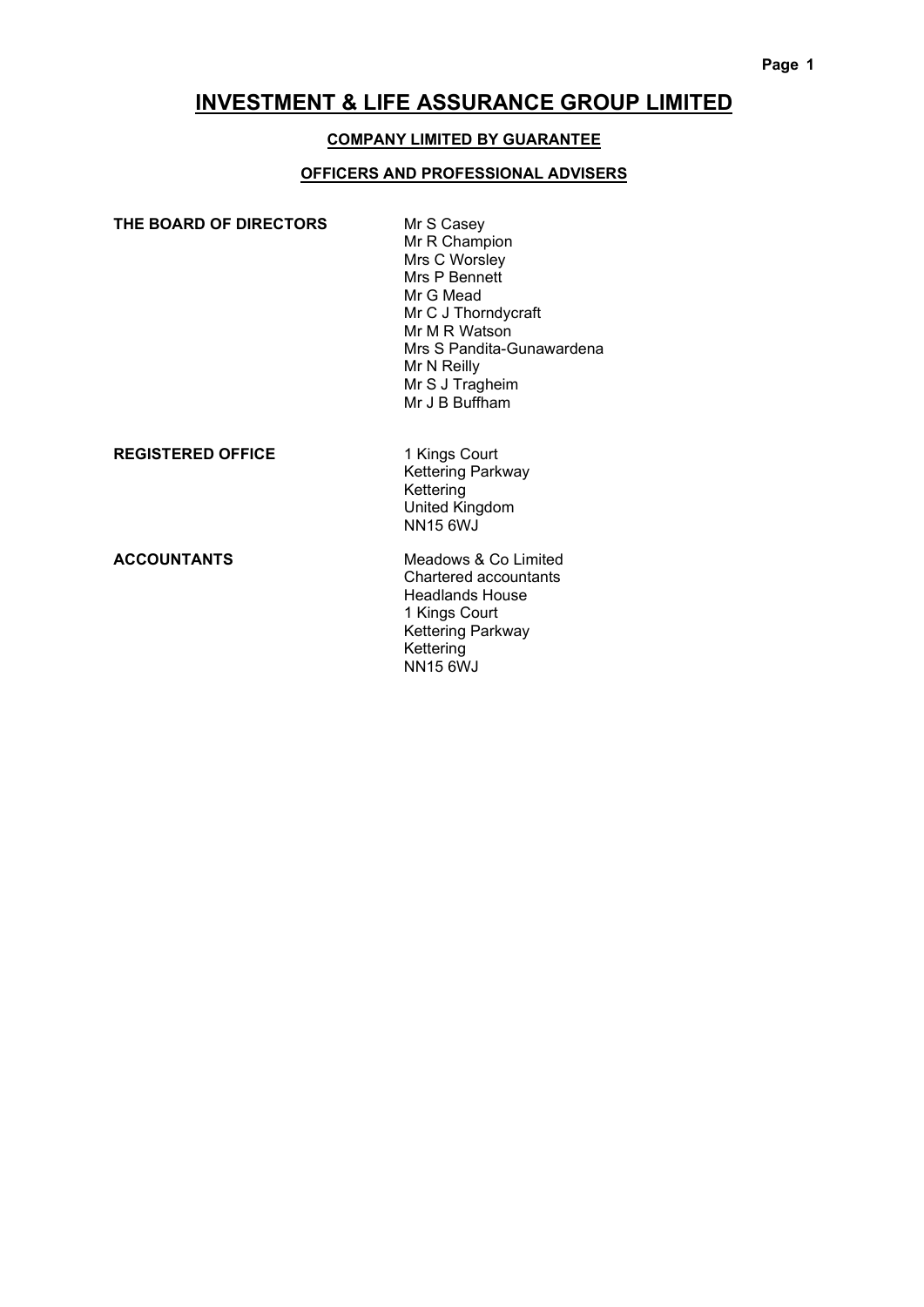### COMPANY LIMITED BY GUARANTEE

#### DIRECTORS' REPORT

#### YEAR ENDED 31 DECEMBER 2020

The directors present their report and the unaudited financial statements of the Company for the year ended 31 December 2020.

#### **DIRECTORS**

The directors who served the Company during the year were as follows:

Mr S Casey Mr R Champion Mrs S Rice Mrs C Worsley Mrs P Bennett Mr G Mead Mr C J Thorndycraft Mr A J Young Mr M R Watson Mrs S Pandita-Gunawardena Mr N Reilly Mr S J Tragheim<br>Mr J B Buffham Mrs E J McWilliam (Resigned 25 June 2020)<br>Mrs V S Oak (Resigned 25 June 2020)

(Appointed 25 June 2020)  $(Resigned 25 June 2020)$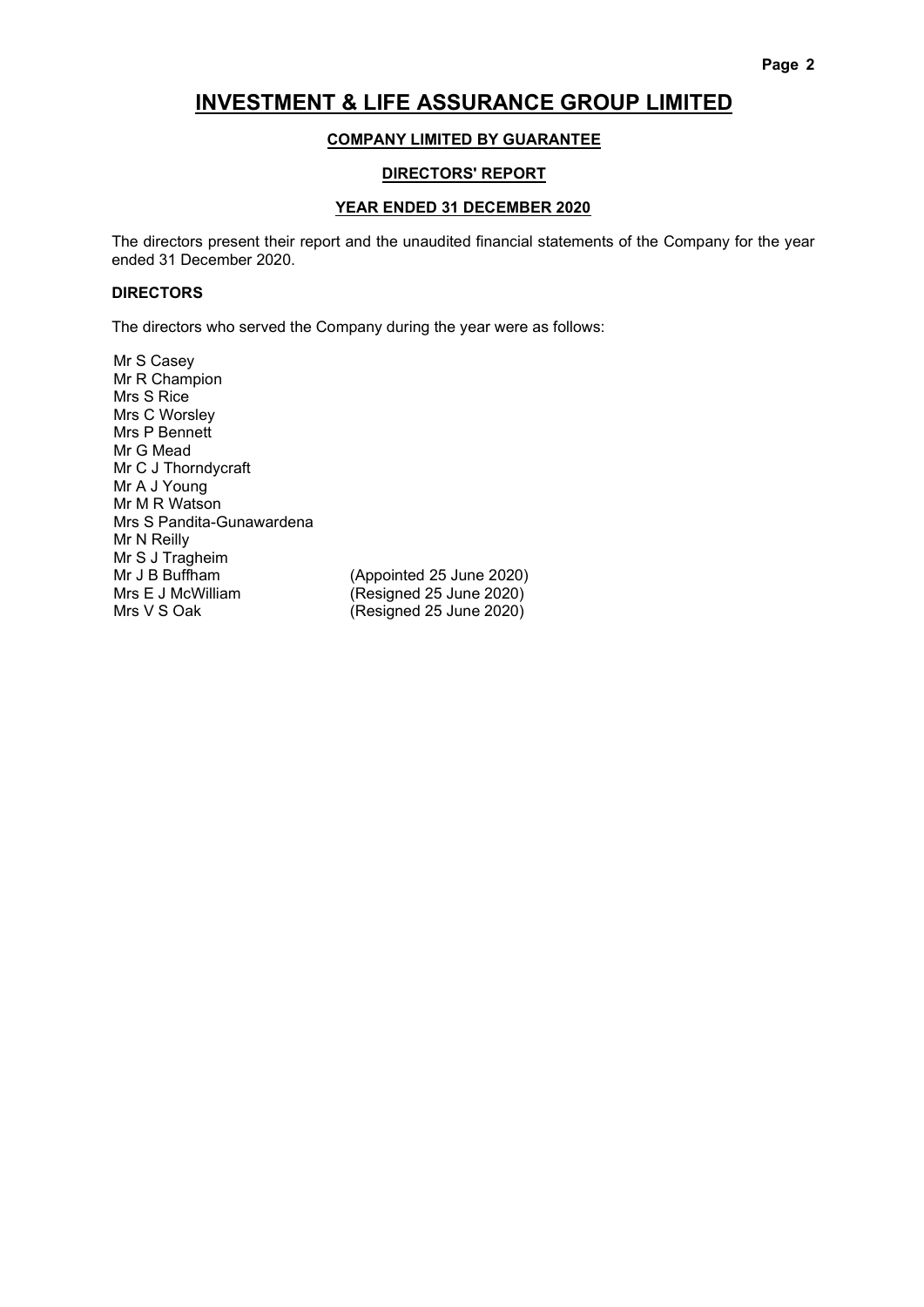### COMPANY LIMITED BY GUARANTEE

#### DIRECTORS' REPORT (continued)

#### YEAR ENDED 31 DECEMBER 2020

#### CHAIR'S STATEMENT

I am pleased to attach our Report and Accounts after what has been an unexpectedly challenging yet highly productive year.

#### Our objectives and key themes

Despite the disruption caused by the pandemic, we remain committed in our mission to support our members, and the wider Financial Services Industry, to develop and implement positive change for the benefit of consumers and business.

Through our programme of practitioner-led activities, we facilitate the sharing of best practice to create a positive influencing force within the Industry.

Our key themes remain vital and focus our activity on:

- delivering better customer outcomes
- improving customer engagement and self-reliance
- navigating the regulatory landscape
- preparing for the future in a changing environment

#### Our membership

Our membership has continued to grow and includes providers, distributors and advisors to the Industry, providing a platform for the practitioner's voice to build a stronger Industry.

In 2020 we welcomed the following new members:

- iPipeline
- The Openwork Partnership
- Five individual members

#### The Practitioner Voice

Our practitioner, strategy and focus groups consider a wide variety of Industry related issues and topics, including digital, technology and innovation, financial crime, pensions technical, protection (individual and workplace), wealth management, financial reporting, regulation and risk management.

It is only with the commitment and dedication of our group members that we have continued to provide a forum for the discussion of key issues, submit responses to papers from regulators, government and other Industry bodies, and share best practice that will help to ensure good outcomes for consumers during these unprecedented times.

#### Digitalising our member services

We began 2020 with our usual enthusiastic determination to ensuring our members gain value from their membership.

COVID-19 may have forced us to reimagine our operating model; moving from in-person to digital delivery, nevertheless we are immensely proud of the digital programme we have delivered.

Before the first lockdown we provided five sessions covering topics such as a mental health in the workplace, the regulatory landscape and emerging risks. The latter creating a particularly healthy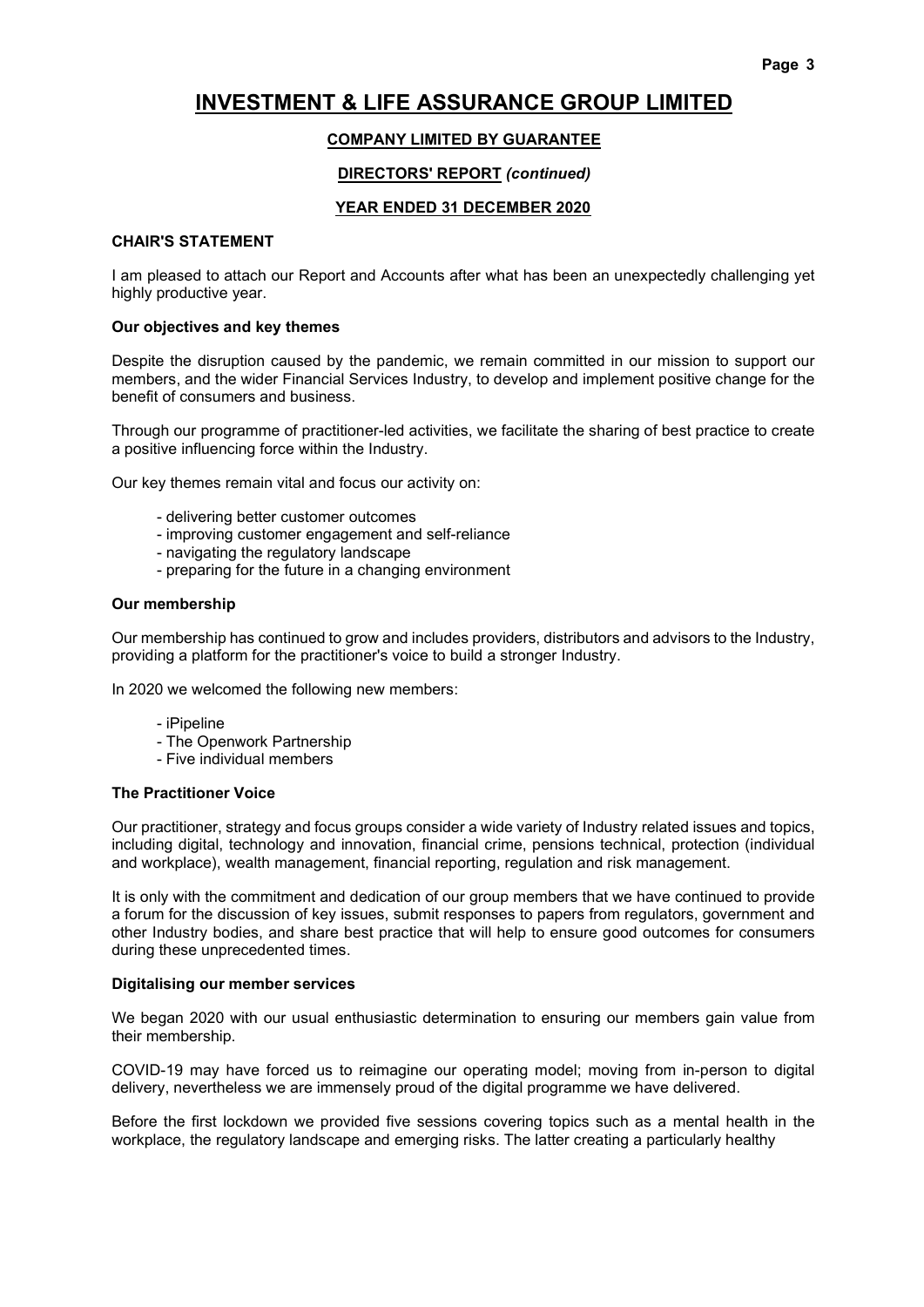# COMPANY LIMITED BY GUARANTEE

# DIRECTORS' REPORT (continued)

#### YEAR ENDED 31 DECEMBER 2020

debate in early March. I would like to thank those members who have generously provided their facilities to help us deliver our in-person programme.

Following a short respite, we launched our digital event programme in April 2020. This service has gone from strength to strength, delivering 23 virtual events between April and December.

It is the significant efforts of the Management Team, and the input and support of our practitioners, that has enabled us to do this.

Member engagement has increased considerably, with the audience for our communications and events growing by over 100%.

We are extremely grateful to all our event chairs, many of whom had to tackle new software and present virtually for the first time, the fantastic presenters and our members for their patience and, much appreciated, feedback.

Most of our events earn CPD, with delegates gaining insights from over 75 speakers from member and external companies, including regulatory bodies and other Industry associations. In total, more than 2,335 CPD hours were awarded.

We continue to plan for a post-lockdown world, with everyone's health, wellbeing and safety remaining our priority.

### The ILAG Board

In 2020, we welcomed James Buffham, Phoenix Group, to the Board.

I am confident that with our strong Board of Directors, experienced and hardworking Management Team and, most importantly of all, our practitioner groups, we will continue to deliver vital and valuable services to our members.

Our financial results, shown on page 6, confirm our anticipated profit of £14,405 for the year and a satisfactory level of reserves representing approximately 82% of our annual operating expenses.

It is our intention to invest surplus funds to enhance member services and build upon the positive strides made during 2020.

2021 will bring significant change and challenge and, in recognition, of this we begin our 3-5-year strategy project, which will involve consultation with members and include in its remit a review of the role of the Board, ILAG processes and the services we deliver.

Finally, I would like to thank all my colleagues on the Board, practitioner groups and the excellent Management Team for their support, over the last year, in providing the membership with such a highquality service in these very trying times.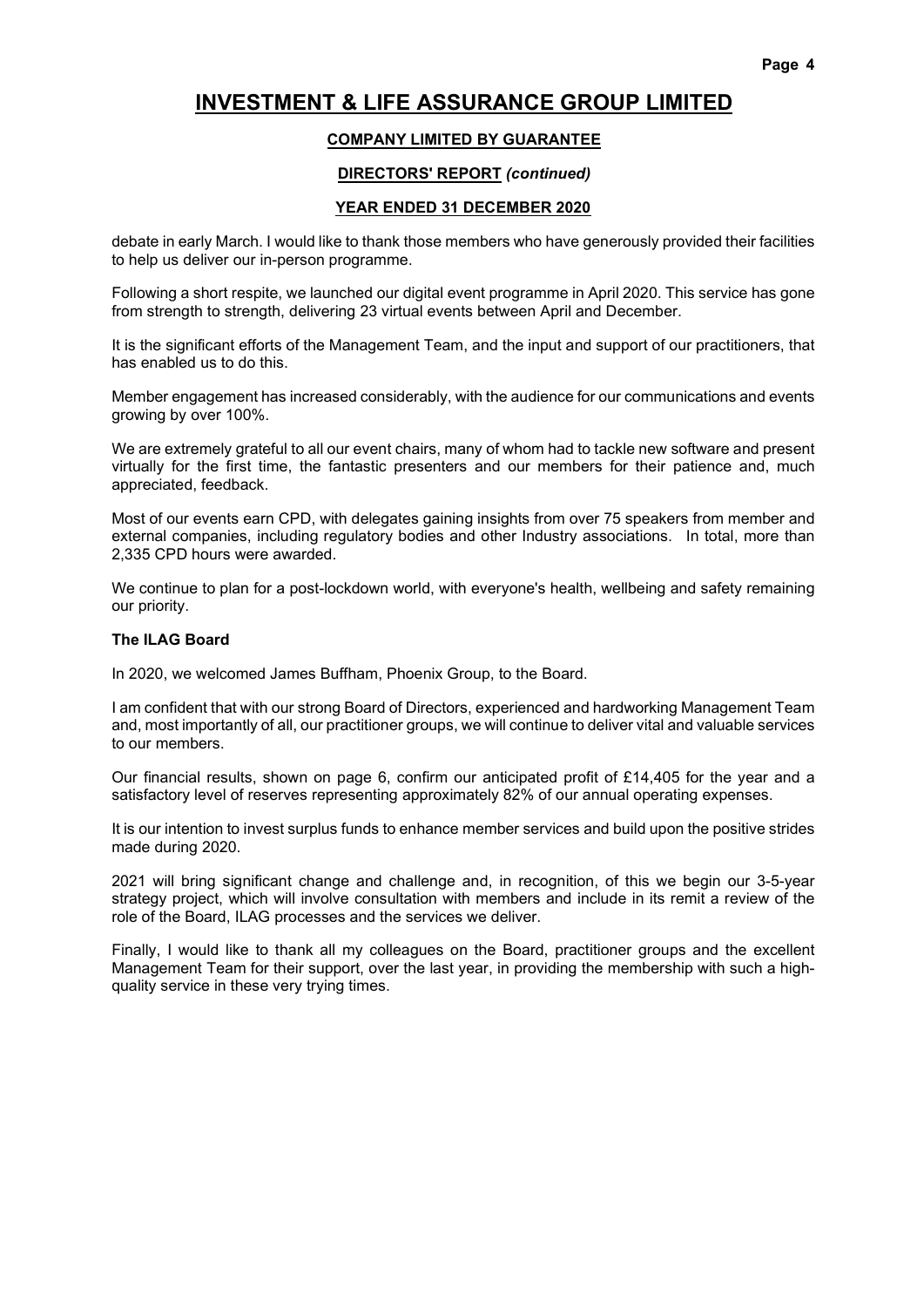### COMPANY LIMITED BY GUARANTEE

### DIRECTORS' REPORT (continued)

### YEAR ENDED 31 DECEMBER 2020

#### Board Members' Attendance 2020

The Board met nine times in 2020 (with both the Operations Group and Nominations Group (sub-sets of the Board) also meeting throughout the year.)

| <b>Existing Members</b>    | 9 Meetings |
|----------------------------|------------|
| Pat Bennett                | 7/9        |
| <b>Steve Casey</b>         | 8/9        |
| <b>Bob Champion</b>        | 5/9        |
| Gordon Mead                | 7/9        |
| Shalini Pandita            | 8/9        |
| <b>Nick Reilly</b>         | 7/9        |
| Chris Thorndycraft         | 7/8        |
| <b>Stuart Tragheim</b>     | 9/9        |
| Martin Watson              | 8/9        |
| Ceri Worsley               | 8/9        |
| Andy Young                 | 9/9        |
| Appointed to the Board     |            |
| James Buffham (June 2020)  | 4/5        |
| Resigned from the Board    |            |
| Emma McWilliam (June 2020) | 3/4        |
| Veronica Oak (June 2020)   | 4/4        |
|                            |            |

#### SMALL COMPANY PROVISIONS

This report has been prepared in accordance with the provisions applicable to companies entitled to the small companies exemption.

This report was approved by the board of directors on 22 April 2021 and signed on behalf of the board by:

Mr S Casey Chair

Registered office: 1 Kings Court Kettering Parkway Kettering United Kingdom NN15 6WJ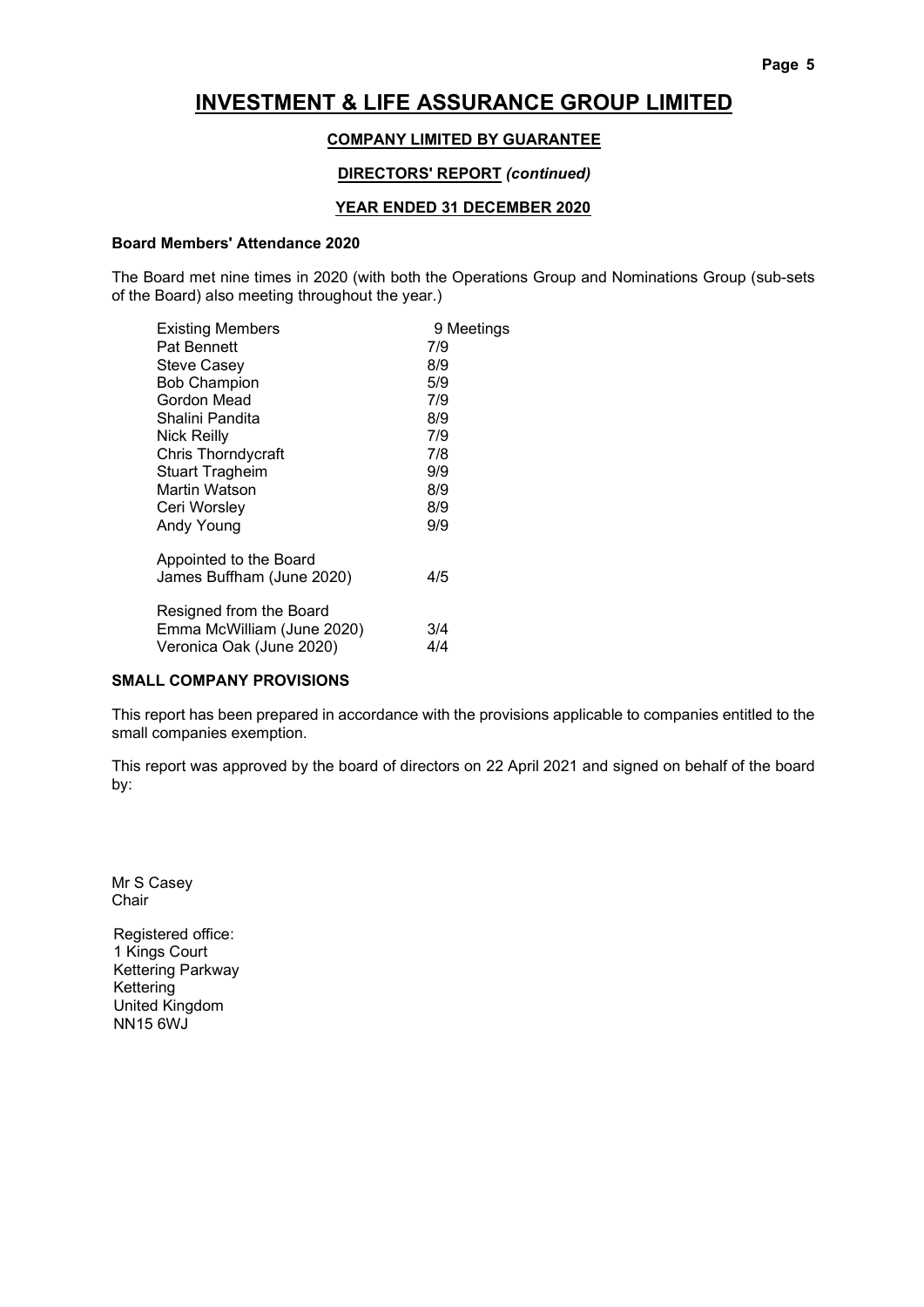# COMPANY LIMITED BY GUARANTEE

# STATEMENT OF INCOME AND RETAINED EARNINGS

### YEAR ENDED 31 DECEMBER 2020

| <b>TURNOVER</b>                                                               | <b>Note</b> | 2020<br>£<br>464,889 | 2019<br>£<br>503,949 |
|-------------------------------------------------------------------------------|-------------|----------------------|----------------------|
| Cost of sales                                                                 |             | 81                   | 39,455               |
| <b>GROSS PROFIT</b>                                                           |             | 464,808              | 464,494              |
| Administrative expenses                                                       |             | 454,878              | 479,049              |
| <b>OPERATING PROFIT/(LOSS)</b>                                                |             | 9,930                | (14, 555)            |
| Other interest receivable and similar income                                  |             | 5,525                | 4,707                |
| <b>PROFIT/(LOSS) BEFORE TAXATION</b>                                          | 6           | 15,455               | (9,848)              |
| Tax on profit/(loss)                                                          |             | 1,050                | 894                  |
| PROFIT/(LOSS) FOR THE FINANCIAL YEAR AND TOTAL<br><b>COMPREHENSIVE INCOME</b> |             | 14,405               | (10, 742)            |
| <b>RETAINED EARNINGS AT THE START OF THE YEAR</b>                             |             | 375,554              | 386,296              |
| <b>RETAINED EARNINGS AT THE END OF THE YEAR</b>                               |             | 389,959              | 375,554              |

All the activities of the Company are from continuing operations.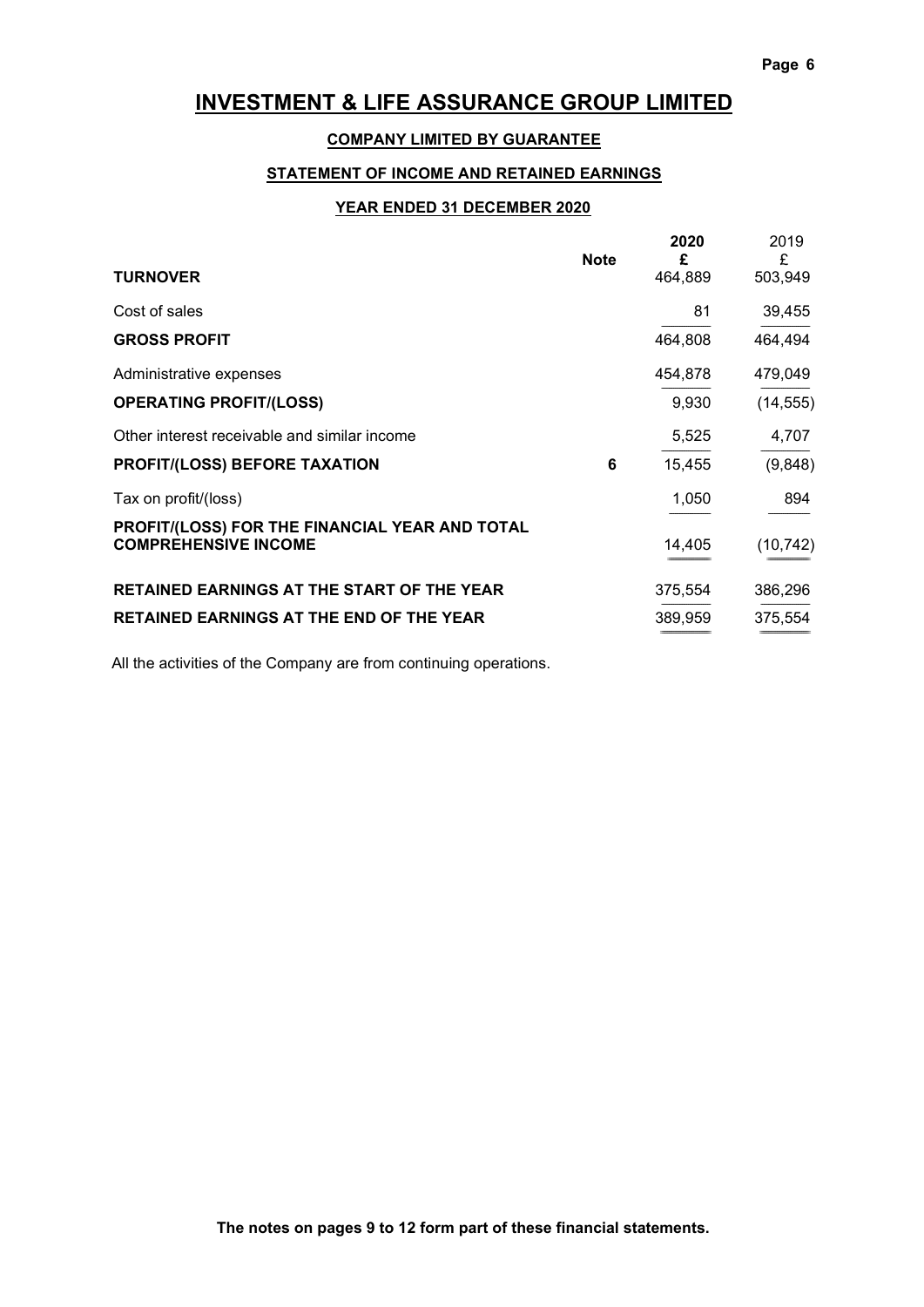# COMPANY LIMITED BY GUARANTEE

### STATEMENT OF FINANCIAL POSITION

#### 31 DECEMBER 2020

|                                       | 2020        |         |         | 2019    |         |
|---------------------------------------|-------------|---------|---------|---------|---------|
|                                       | <b>Note</b> | £       | £       | £       | £       |
| <b>FIXED ASSETS</b>                   |             |         |         |         |         |
| Intangible assets                     | 7           |         | 9,612   |         |         |
| Tangible assets                       | 8           |         | 501     |         | 1,003   |
|                                       |             |         | 10,113  |         | 1,003   |
| <b>CURRENT ASSETS</b>                 |             |         |         |         |         |
| <b>Debtors</b>                        | 9           | 56,401  |         | 183,316 |         |
| Cash at bank and in hand              |             | 806,562 |         | 678,030 |         |
|                                       |             | 862,963 |         | 861,346 |         |
| <b>CREDITORS: amounts falling due</b> |             |         |         |         |         |
| within one year                       | 10          | 483,117 |         | 486,795 |         |
| <b>NET CURRENT ASSETS</b>             |             |         | 379,846 |         | 374,551 |
| <b>TOTAL ASSETS LESS CURRENT</b>      |             |         |         |         |         |
| <b>LIABILITIES</b>                    |             |         | 389,959 |         | 375,554 |
| <b>CAPITAL AND RESERVES</b>           |             |         |         |         |         |
| Profit and loss account               |             |         | 389,959 |         | 375,554 |
| <b>MEMBERS FUNDS</b>                  |             |         | 389,959 |         | 375,554 |

These financial statements have been prepared in accordance with the provisions applicable to companies subject to the small companies' regime and in accordance with Section 1A of FRS 102 'The Financial Reporting Standard applicable in the UK and Republic of Ireland'.

For the year ending 31 December 2020 the Company was entitled to exemption from audit under section 477 of the Companies Act 2006 relating to small companies.

Directors' responsibilities:

- The members have not required the company to obtain an audit of its financial statements for the year in question in accordance with section 476;
- The directors acknowledge their responsibilities for complying with the requirements of the Act with respect to accounting records and the preparation of financial statements.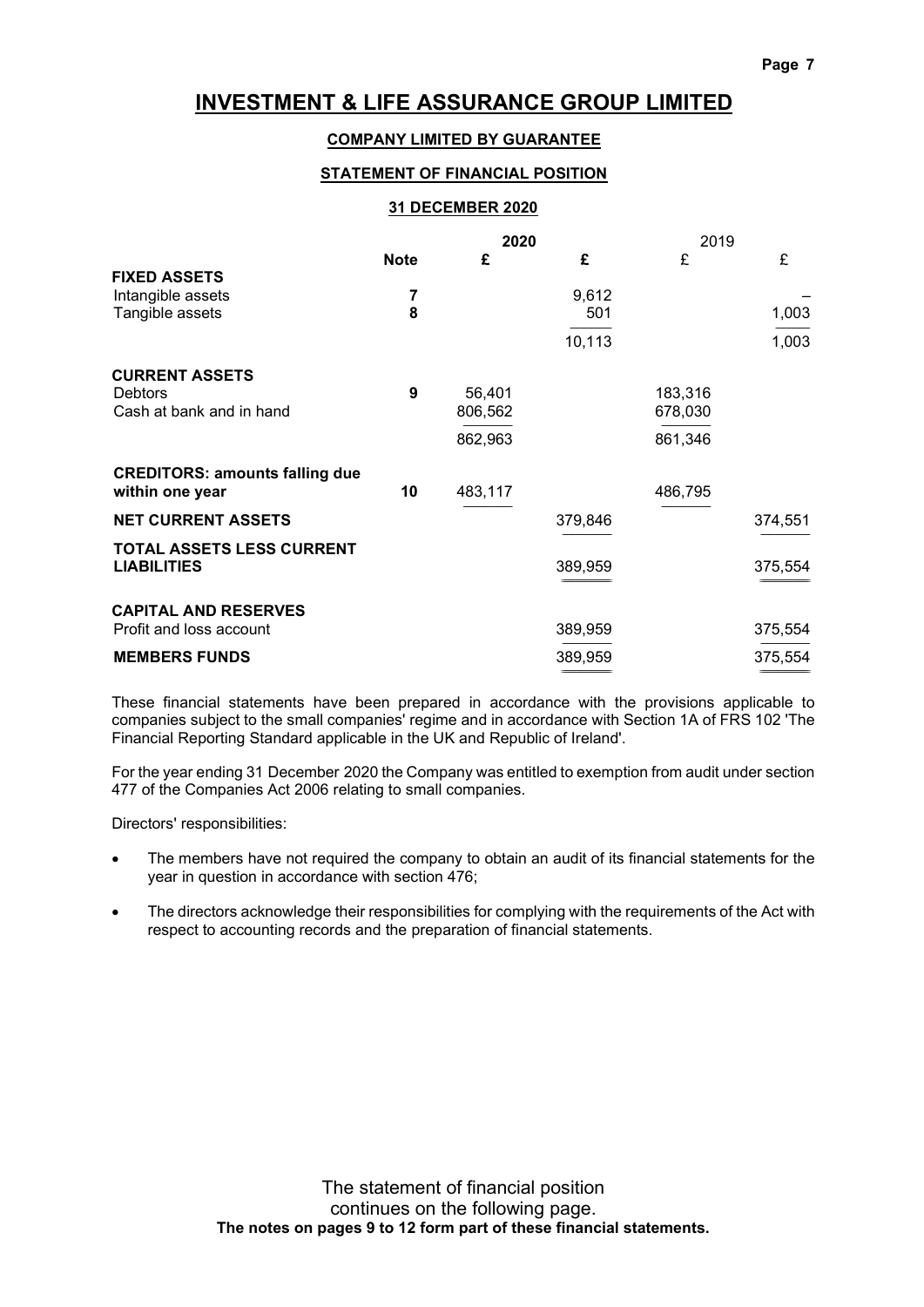# COMPANY LIMITED BY GUARANTEE

# STATEMENT OF FINANCIAL POSITION (continued)

### 31 DECEMBER 2020

These financial statements were approved by the board of directors and authorised for issue on 22 April 2021, and are signed on behalf of the board by:

Mr J B Buffham Director

Company registration number: 06295782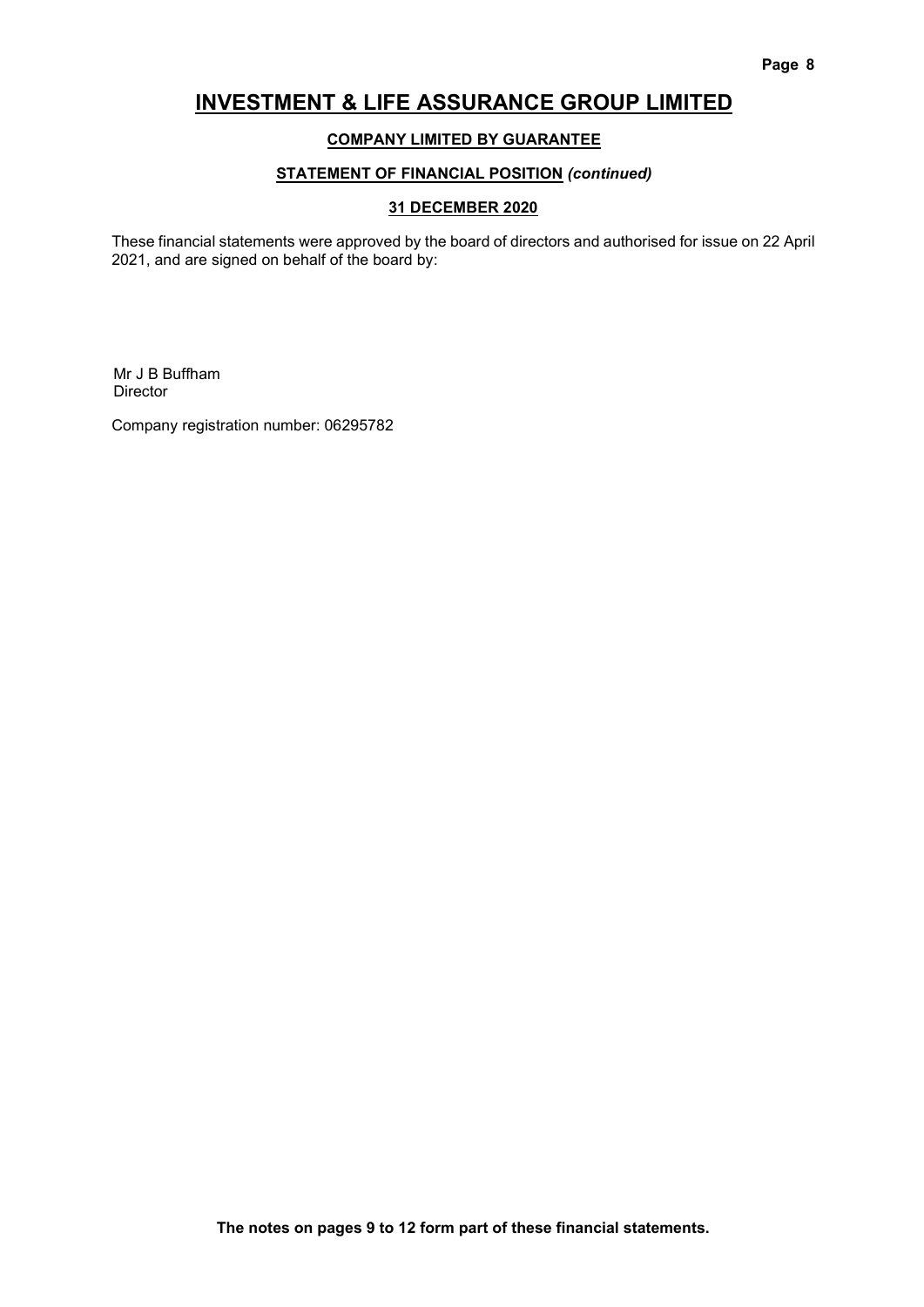# COMPANY LIMITED BY GUARANTEE

### NOTES TO THE FINANCIAL STATEMENTS

#### YEAR ENDED 31 DECEMBER 2020

#### 1. GENERAL INFORMATION

 The Company is a private Company limited by guarantee, registered in England and Wales. The address of the registered office is 1 Kings Court, Kettering Parkway, Kettering, NN15 6WJ, United Kingdom.

#### 2. STATEMENT OF COMPLIANCE

 These financial statements have been prepared in compliance with Section 1A of FRS 102, 'The Financial Reporting Standard applicable in the UK and the Republic of Ireland'.

#### 3. ACCOUNTING POLICIES

#### Basis of preparation

The financial statements have been prepared on the historical cost basis.

#### Compliance with accounting standards

 The accounts have been prepared in accordance with the provisions of FRS 102 Section 1A small entities. There were no material departures from that standard.

#### Judgements and key sources of estimation uncertainty

 The preparation of the financial statements requires management to make judgements, estimates and assumptions that affect the amounts reported. These estimates and judgements are continually reviewed and are based on experience and other factors, including expectations of future events that are believed to be reasonable under the circumstances.

#### Revenue recognition

 Turnover primarily relates to members' subscriptions and is recognised to the extent that it is probable that the associated economic benefits will flow to the entity.

 Members' subscriptions received in respect of future periods is recorded as income in advance within creditors and will be released as it is due.

 An Annual Dinner is also held. Income is recognised when the event is held and the costs incurred in respect of the Dinner can be measured reliably.

#### Income tax

 The taxation expense represents the aggregate amount of current and deferred tax recognised in the reporting period. Tax is recognised in profit or loss, except to the extent that it relates to items recognised in other comprehensive income or directly in equity. In this case, tax is recognised in other comprehensive income or directly in equity, respectively.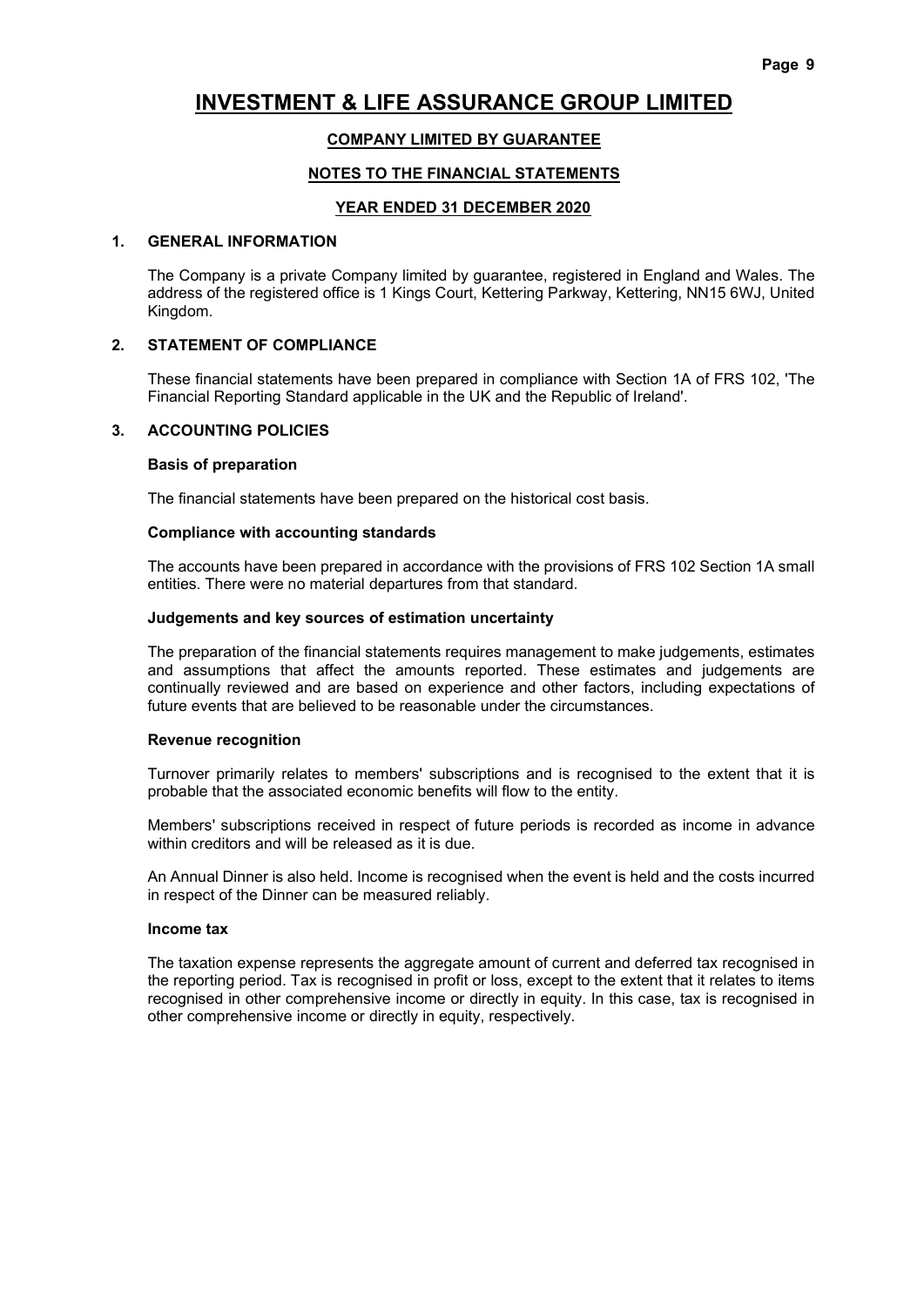### COMPANY LIMITED BY GUARANTEE

#### NOTES TO THE FINANCIAL STATEMENTS (continued)

#### YEAR ENDED 31 DECEMBER 2020

#### 3. ACCOUNTING POLICIES (continued)

#### Intangible assets

 Intangible assets are initially recorded at cost, and are subsequently stated at cost less any accumulated amortisation and impairment losses. Any intangible assets carried at revalued amounts, are recorded at the fair value at the date of revaluation, as determined by reference to an active market, less any subsequent accumulated amortisation and subsequent accumulated impairment losses.

 Amortisation is calculated so as to recognise the cost of an intangible asset, less its residual value, from first use over the useful economic life of that asset as follows:

Website **- 20%** straight line

#### Tangible assets

 Tangible assets are initially recorded at cost, and subsequently stated at cost less any accumulated depreciation and impairment losses. Any tangible assets carried at revalued amounts are recorded at the fair value at the date of revaluation less any subsequent accumulated depreciation and subsequent accumulated impairment losses.

#### Depreciation

 Depreciation is calculated so as to write off the cost or valuation of an asset, less its residual value, over the useful economic life of that asset as follows:

Computers **Computers 1988** - 33% straight line

#### Impairment of fixed assets

 A review for indicators of impairment is carried out at each reporting date, with the recoverable amount being estimated where such indicators exist. Where the carrying value exceeds the recoverable amount, the asset is impaired accordingly. Prior impairments are also reviewed for possible reversal at each reporting date.

 For the purposes of impairment testing, when it is not possible to estimate the recoverable amount of an individual asset, an estimate is made of the recoverable amount of the cash-generating unit to which the asset belongs. The cash-generating unit is the smallest identifiable group of assets that includes the asset and generates cash inflows that largely independent of the cash inflows from other assets or groups of assets.

 For impairment testing of goodwill, the goodwill acquired in a business combination is, from the acquisition date, allocated to each of the cash-generating units that are expected to benefit from the synergies of the combination, irrespective of whether other assets or liabilities of the Company are assigned to those units.

#### Financial instruments

 As the company is limited by guarantee, and not by shares, all financial instruments are classed as financial liabilities.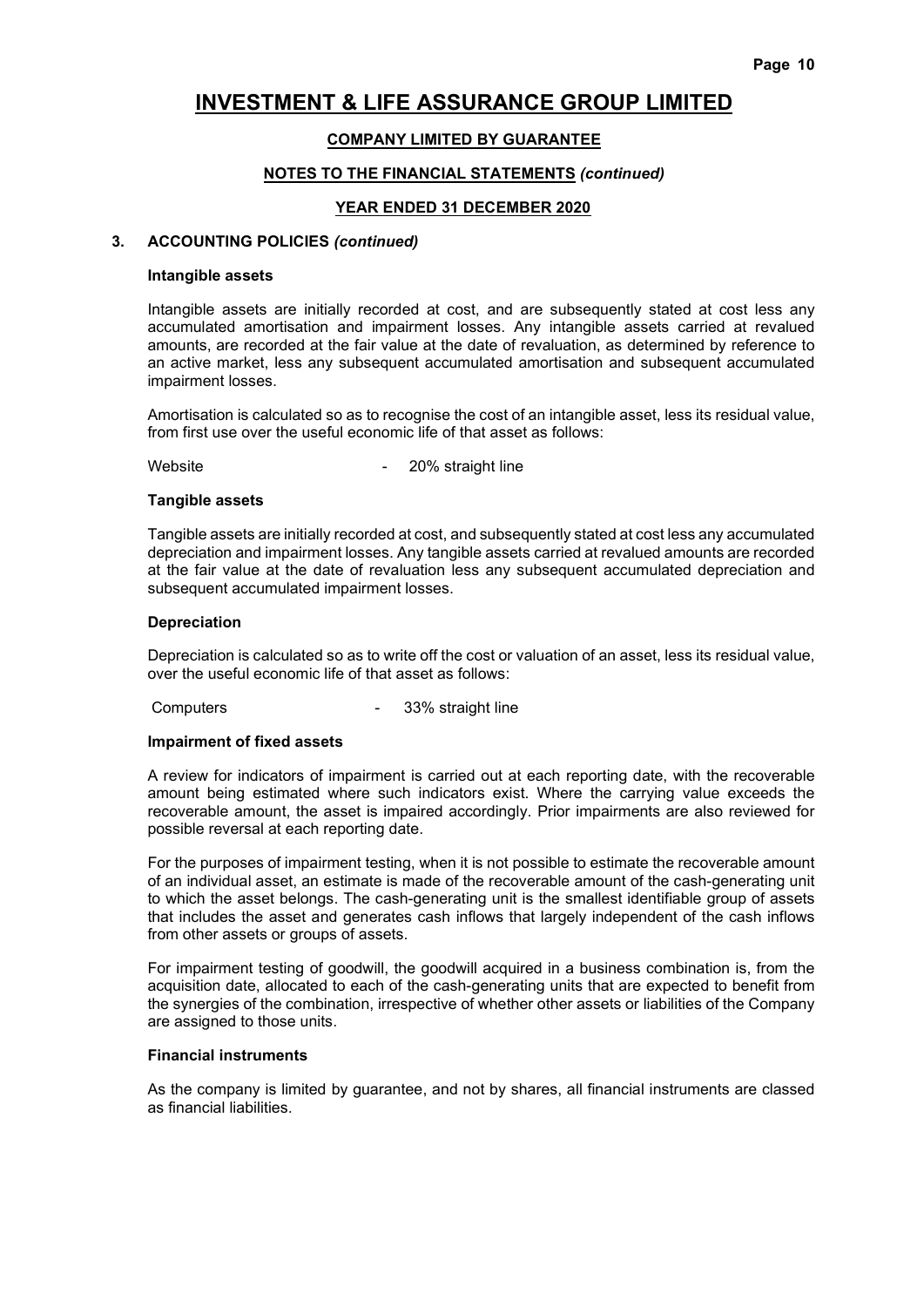### COMPANY LIMITED BY GUARANTEE

#### NOTES TO THE FINANCIAL STATEMENTS (continued)

#### YEAR ENDED 31 DECEMBER 2020

### 3. ACCOUNTING POLICIES (continued)

#### Defined contribution plans

 Contributions to defined contribution plans are recognised as an expense in the period in which the related service is provided. Prepaid contributions are recognised as an asset to the extent that the prepayment will lead to a reduction in future payments or a cash refund.

#### 4. COMPANY LIMITED BY GUARANTEE

 The company is limited by guarantee. The members have each agreed to contribute to the assets in the event of winding up to an amount not exceeding £1.

#### 5. EMPLOYEE NUMBERS

 The average number of persons employed by the Company during the year amounted to 8 (2019: 9).

#### 6. PROFIT BEFORE TAXATION

Profit before taxation is stated after charging:

| Then belong taxation to otatoa artor orial girlg. | 2020 | 2019 |
|---------------------------------------------------|------|------|
|                                                   |      |      |
| Depreciation of tangible assets                   | 502  | 501  |

### 7. INTANGIBLE ASSETS

|                                                        | Website<br>£ |
|--------------------------------------------------------|--------------|
| Cost<br>Additions                                      | 9,612        |
| At 31 December 2020                                    | 9,612        |
| Amortisation<br>At 1 January 2020 and 31 December 2020 |              |
| <b>Carrying amount</b><br>At 31 December 2020          | 9,612        |
| At 31 December 2019                                    |              |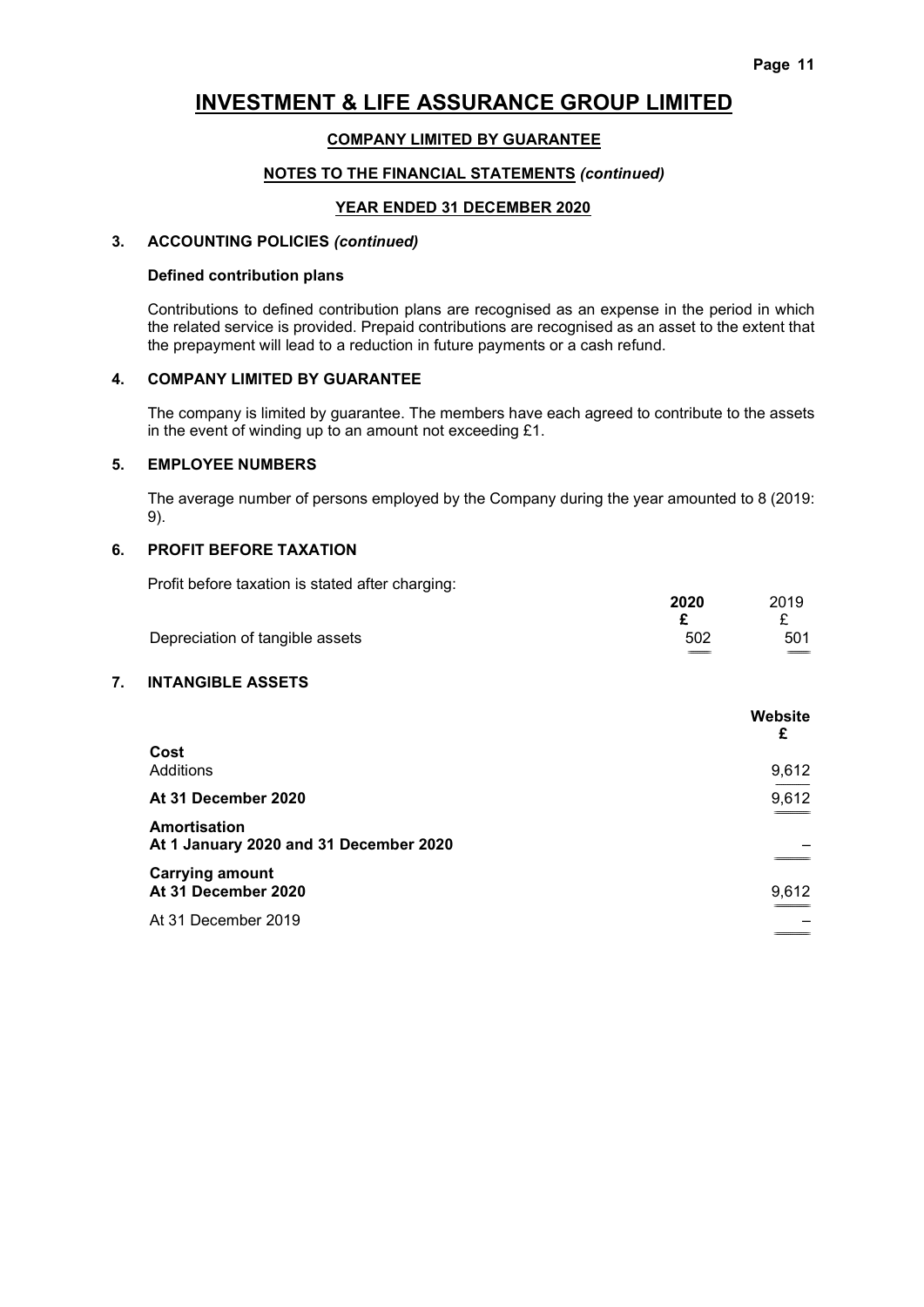### COMPANY LIMITED BY GUARANTEE

# NOTES TO THE FINANCIAL STATEMENTS (continued)

### YEAR ENDED 31 DECEMBER 2020

#### 8. TANGIBLE ASSETS

|                                                                 | Computer<br>equipment<br>£ |
|-----------------------------------------------------------------|----------------------------|
| Cost<br>At 1 January 2020 and 31 December 2020                  | 1,504                      |
|                                                                 |                            |
| <b>Depreciation</b><br>At 1 January 2020<br>Charge for the year | 501<br>502                 |
| At 31 December 2020                                             | 1,003                      |
| <b>Carrying amount</b><br>At 31 December 2020                   | 501                        |
| At 31 December 2019                                             | 1,003                      |

# 9. DEBTORS

|               | 2020   | 2019    |
|---------------|--------|---------|
|               |        |         |
| Trade debtors | 46.216 | 179,605 |
| Other debtors | 10.185 | 3.711   |
|               | 56.401 | 183,316 |

============================ =================================

# 10. CREDITORS: amounts falling due within one year

|                                 | 2020    | 2019    |
|---------------------------------|---------|---------|
|                                 |         | £       |
| Corporation tax                 | 1.050   | 874     |
| Social security and other taxes | 8.912   | 10,022  |
| Other creditors                 | 473,155 | 475,899 |
|                                 | 483,117 | 486,795 |
|                                 |         |         |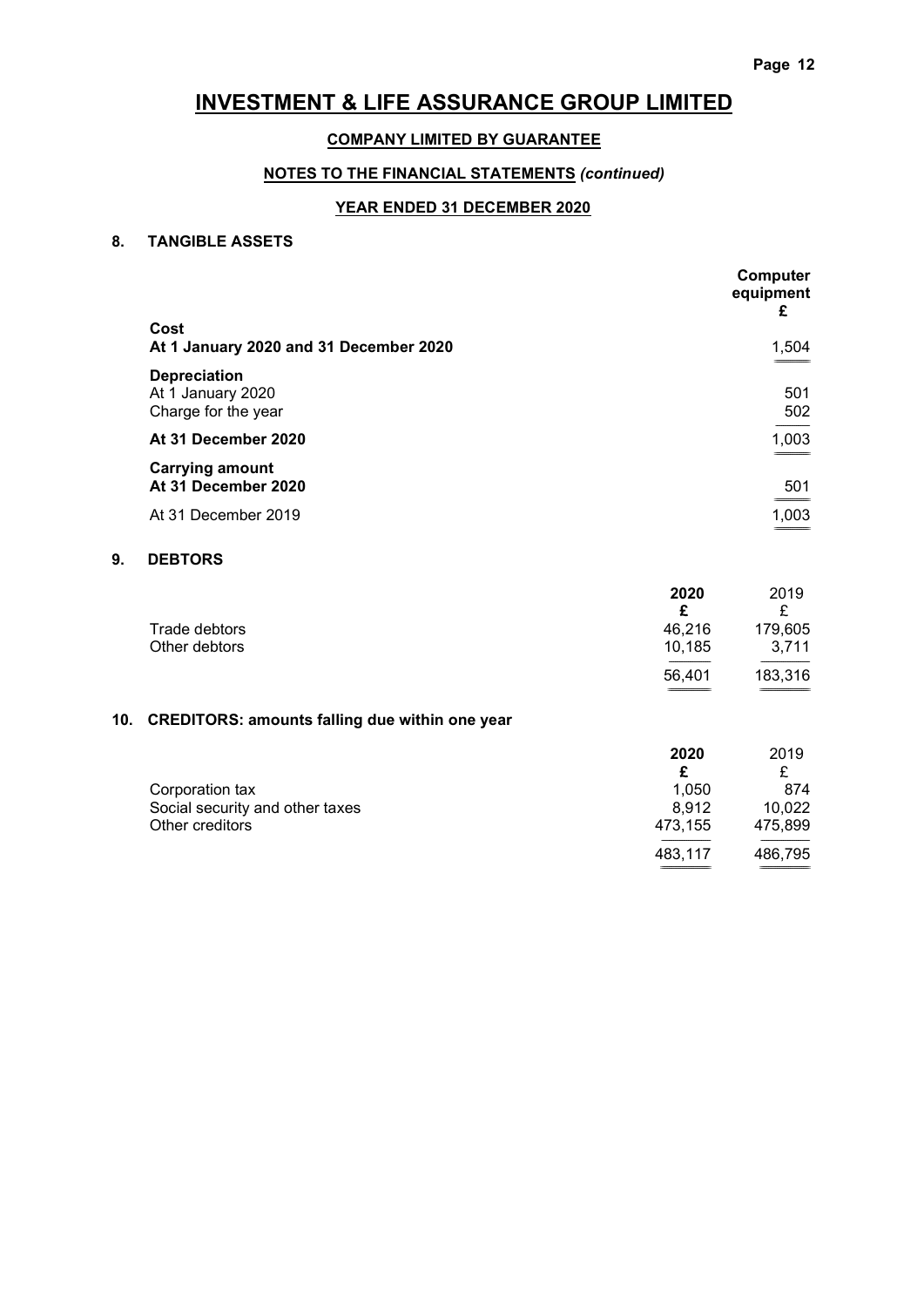COMPANY LIMITED BY GUARANTEE

MANAGEMENT INFORMATION

YEAR ENDED 31 DECEMBER 2020

The following pages do not form part of the financial statements.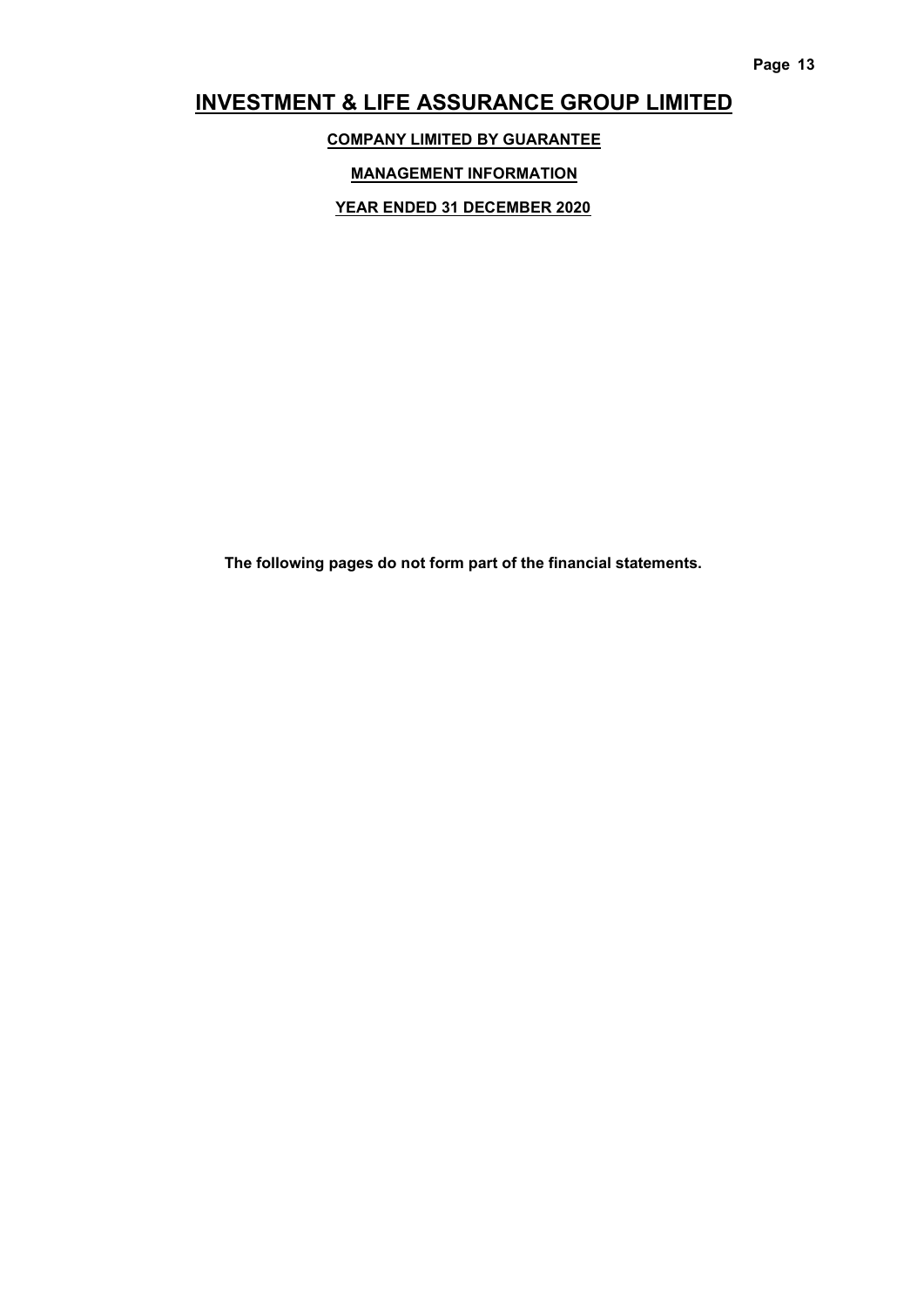#### COMPANY LIMITED BY GUARANTEE

#### CHARTERED ACCOUNTANT'S REPORT TO THE BOARD OF DIRECTORS ON THE PREPARATION OF THE UNAUDITED STATUTORY FINANCIAL STATEMENTS OF INVESTMENT & LIFE ASSURANCE GROUP LIMITED

#### YEAR ENDED 31 DECEMBER 2020

In order to assist you to fulfil your duties under the Companies Act 2006, we have prepared for your approval the financial statements of Investment & Life Assurance Group Limited for the year ended 31 December 2020, which comprise the statement of income and retained earnings, statement of financial position and the related notes from the Company's accounting records and from information and explanations you have given us.

As a practising member firm of the Institute of Chartered Accountants in England and Wales (ICAEW), we are subject to its ethical and other professional requirements which are detailed at www.icaew.com/en/membership/regulations-standards-and-guidance.

This report is made solely to the Board of Directors of Investment & Life Assurance Group Limited, as a body, in accordance with the terms of our engagement letter dated 31 October 2016. Our work has been undertaken solely to prepare for your approval the financial statements of Investment & Life Assurance Group Limited and state those matters that we have agreed to state to you, as a body, in this report in accordance with ICAEW Technical Release 07/16 AAF as detailed at www.icaew.com/compilation. To the fullest extent permitted by law, we do not accept or assume responsibility to anyone other than Investment & Life Assurance Group Limited and its Board of Directors, as a body, for our work or for this report.

It is your duty to ensure that Investment & Life Assurance Group Limited has kept adequate accounting records and to prepare statutory financial statements that give a true and fair view of the assets, liabilities, financial position and profit of Investment & Life Assurance Group Limited. You consider that Investment & Life Assurance Group Limited is exempt from the statutory audit requirement for the year.

We have not been instructed to carry out an audit or a review of the financial statements of Investment & Life Assurance Group Limited. For this reason, we have not verified the accuracy or completeness of the accounting records or information and explanations you have given to us and we do not, therefore, express any opinion on the statutory financial statements.

MEADOWS & CO LIMITED Chartered accountants

Headlands House 1 Kings Court Kettering Parkway Kettering NN15 6WJ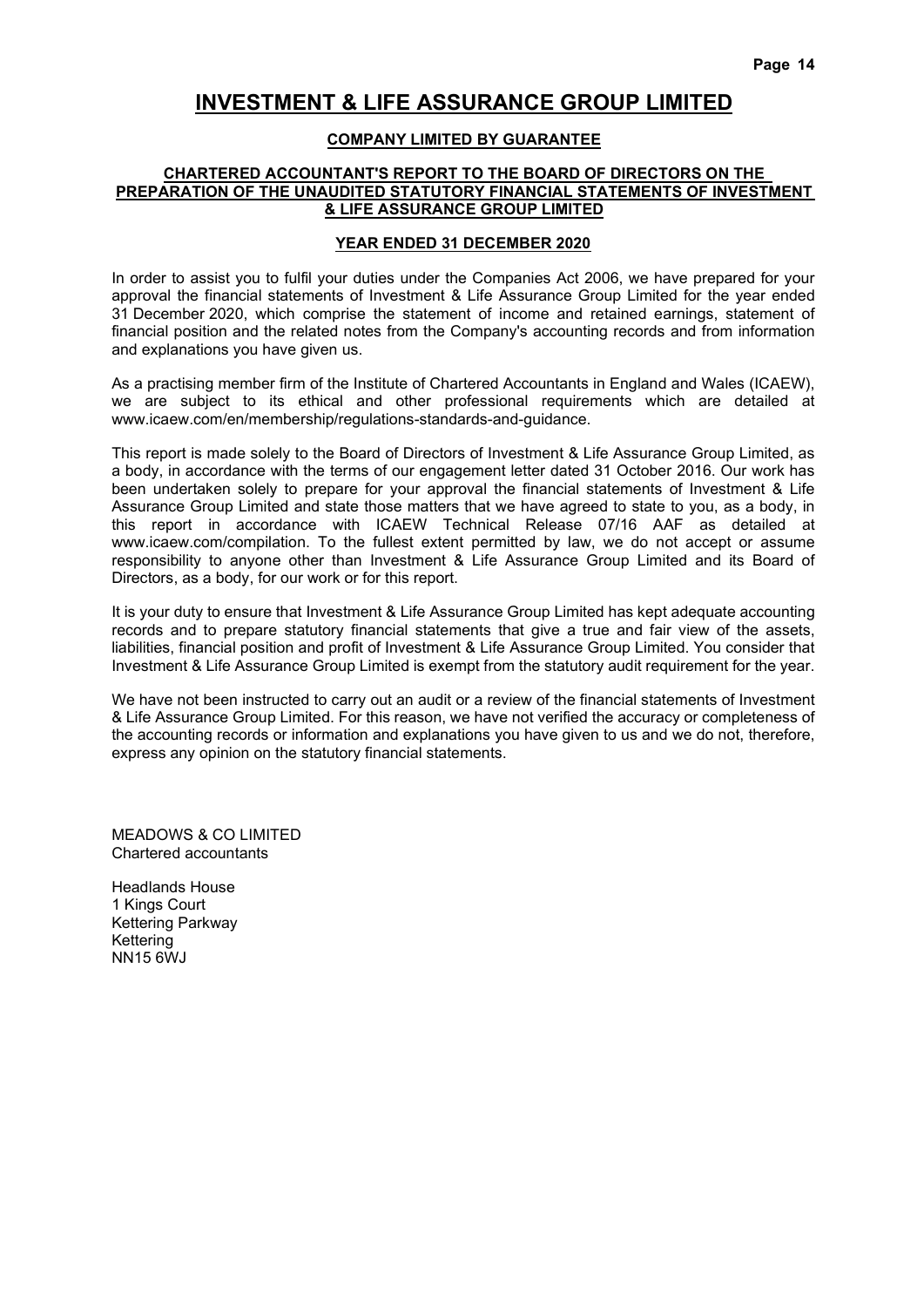============================ =======================

# INVESTMENT & LIFE ASSURANCE GROUP LIMITED

# DETAILED INCOME STATEMENT

# YEAR ENDED 31 DECEMBER 2020

|                                              | 2020<br>£ | 2019<br>£ |
|----------------------------------------------|-----------|-----------|
| <b>TURNOVER</b>                              | 464,889   | 503,949   |
| <b>COST OF SALES</b>                         |           |           |
| Annual dinner costs                          | 81        | 39,455    |
| <b>GROSS PROFIT</b>                          | 464,808   | 464,494   |
| <b>OVERHEADS</b>                             |           |           |
| <b>ADMINISTRATIVE EXPENSES</b>               |           |           |
| Insurances                                   | 6,518     | 7,102     |
| <b>Staff salaries</b>                        | 294,282   | 280,654   |
| Staff pension contributions                  | 21,923    | 21,052    |
| Travel and accommodation                     | 5,921     | 31,275    |
| Telephone                                    | 9,069     | 9,655     |
| <b>AGM</b> expenses                          |           | 119       |
| Website management                           | 4,356     | 1,564     |
| Website development                          | 10,121    | 4,163     |
| Member development and acquisition           | 946       | 727       |
| Office equipment and software                | 2,173     | 2,618     |
| Printing postage and stationery              | 849       | 1,368     |
| <b>Technical meetings</b>                    | 3,798     | 15,880    |
| General administrative expenses              | 3,986     | 11,439    |
| Speakers and other gifts                     | 2,289     | 3,597     |
| Cyber security                               | 5,039     | 3,989     |
| Entertaining (including PG lunches)          | 1,808     | 5,513     |
| <b>Bank charges</b>                          | 705       | 734       |
| Over provision of accountancy fees           | 60        | (888)     |
| Accountancy fees                             | 5,202     | 3,700     |
| Director's salaries                          | 62,775    | 61,885    |
| Director's national insurance                | 7,434     | 7,356     |
| Director's pension contributions             | 5,122     | 5,046     |
| Depreciation of tangible assets              | 502       | 501       |
|                                              | 454,878   | 479,049   |
| <b>OPERATING PROFIT/(LOSS)</b>               | 9,930     | (14, 555) |
| Other interest receivable and similar income | 5,525     | 4,707     |
| PROFIT/(LOSS) BEFORE TAXATION                | 15,455    | (9,848)   |